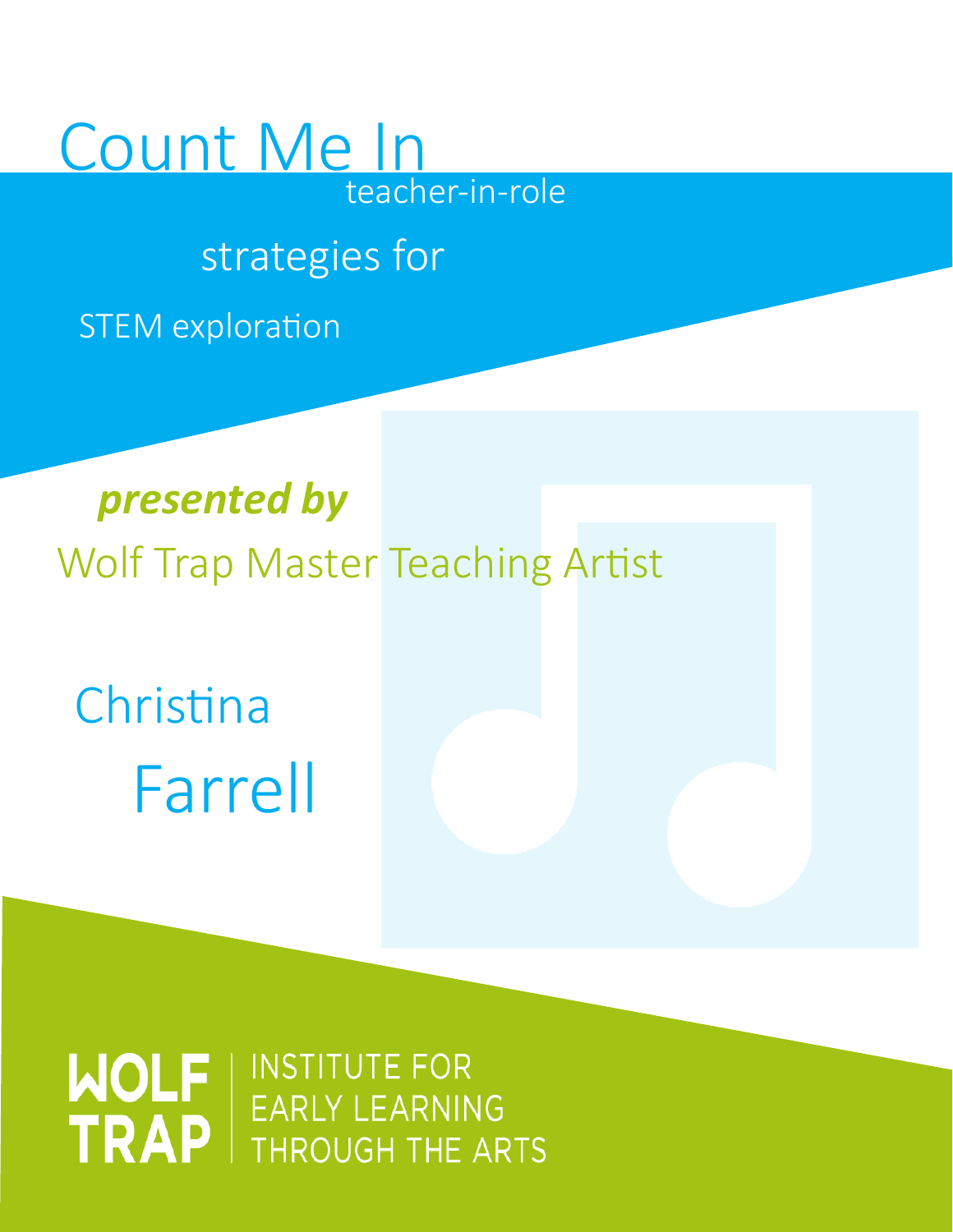

#### **2014 Funders**

#### **Major Contributors**

Anonymous Anonymous Foundation Arts Council of Fairfax County Battelle The Boeing Company The Morris and Gwendolyn Cafritz Foundation Exxon Mobil Corporation County of Fairfax, Virginia Lincoln and Therese Filene Foundation The Fischer Family Foundation The Kenneth W. and Janice W. Freeman Family Foundation **GEICO** John and Susie King The Sarah Lahr Educational Fund Mars Foundation Noblis Northrop Grumman Foundation The PNC Foundation Gerry and Lynn Rubin Sprint Foundation Telos Corporation The USAA Foundation U.S. Department of Education Arts in Education Model Development and Dissemination Grant Program Suzanne S. and Glenn A. Youngkin

#### **Endowment Support**

The Howard and Sondra Bender Family Fund for Education The Coffelt Fund for Wolf Trap Opera and Education The Cox Communications Fund for Education Initiatives in the Performing Arts The Freed Fund for Early Childhood Education in the Performing Arts The Lee Anne F. Geiger Fund for Early Learning Through the Arts General Dynamics Fund for Early Learning Through the Arts Hearst Foundation, Inc. The Jacquemin Family Fund for Master Teaching Artists Howard and Dorothy Kahn Fund Alan and Carol Kelly Fund for Education The King Family Fund for Early Learning Through the Arts The Sandy "Tanta" Marcum Fund for Early Learning Through the Arts Linda and Tobia Mercuro Fund for Early Learning Through the Arts The Mullaney Family Fund for Education The Terry Noack Master Teaching Artists in Dance Fund Catherine Filene Shouse Education Fund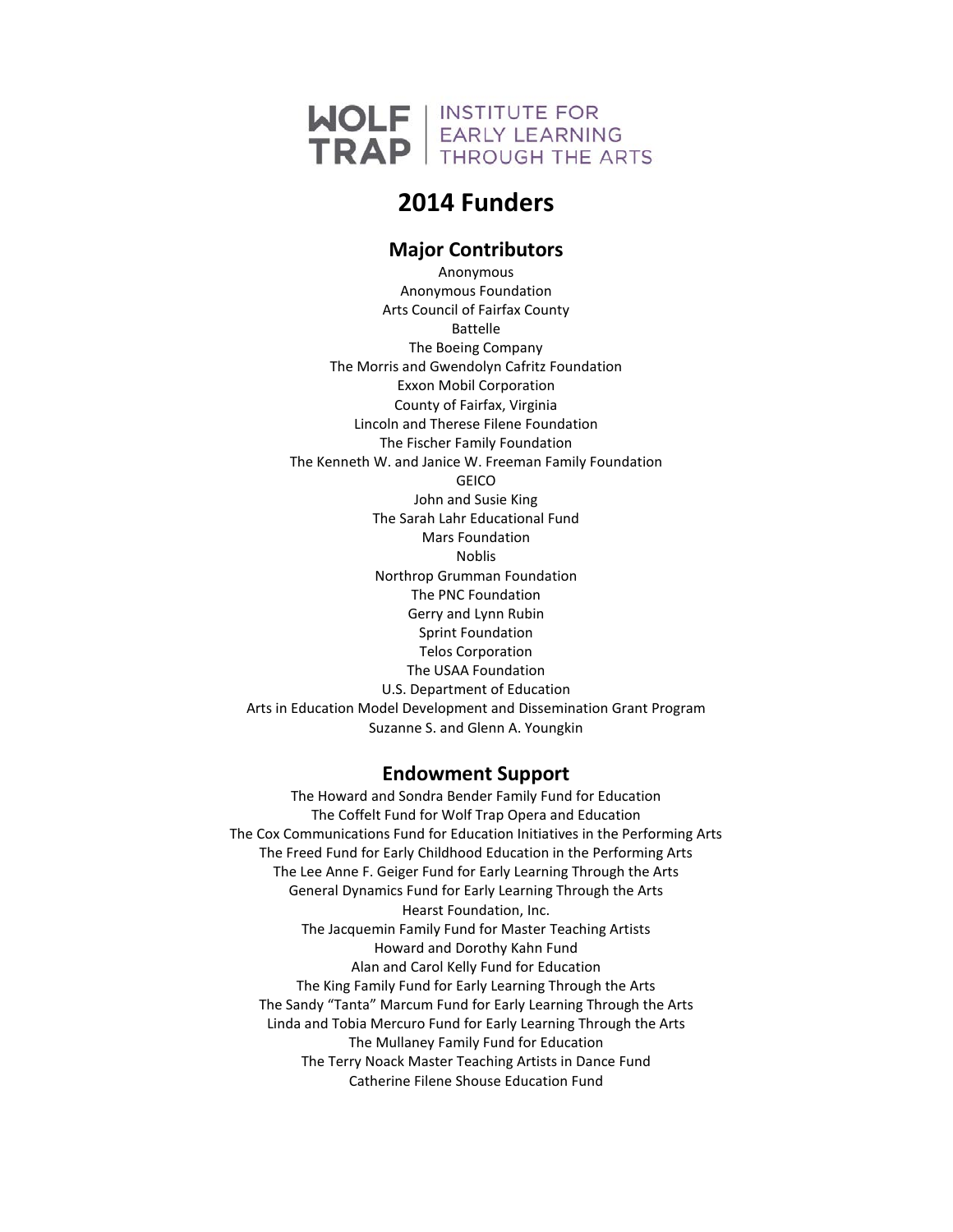#### **COPYRIGHT INFORMATION**

#### **IMPORTANT NOTICE**

Unless otherwise stated, the materials and approaches in this program and/or handout were developed by the presenting Wolf Trap Institute Artist and/or staff. The material is shared with program participants for their personal use in the classroom with children, parents and colleagues.

The material is copyrighted by the Artist/Presenter who has granted Wolf Trap permission to use the material in Wolf Trap sponsored programs, and to publish the activities in handouts and other Wolf Trap publications.

**Neither Wolf Trap nor the Artist/Presenter grants permission for the materials to be published, distributed, presented, or modified by anyone. Unauthorized use of these materials is in violation of the Artist/Presenter's and/or Wolf Trap's copyright.** 

Wolf Trap and Artist reserve all rights in and to the materials and approaches in this program.

*Wolf Trap Institute for Early Learning Through the Arts*  1645 Trap Road • Vienna, VA 22182 • 1-800-404-8461 • 703-255-1933 For more information visit our website at http://www.wolftrap.org/Education/Institute\_Professional\_Development.aspx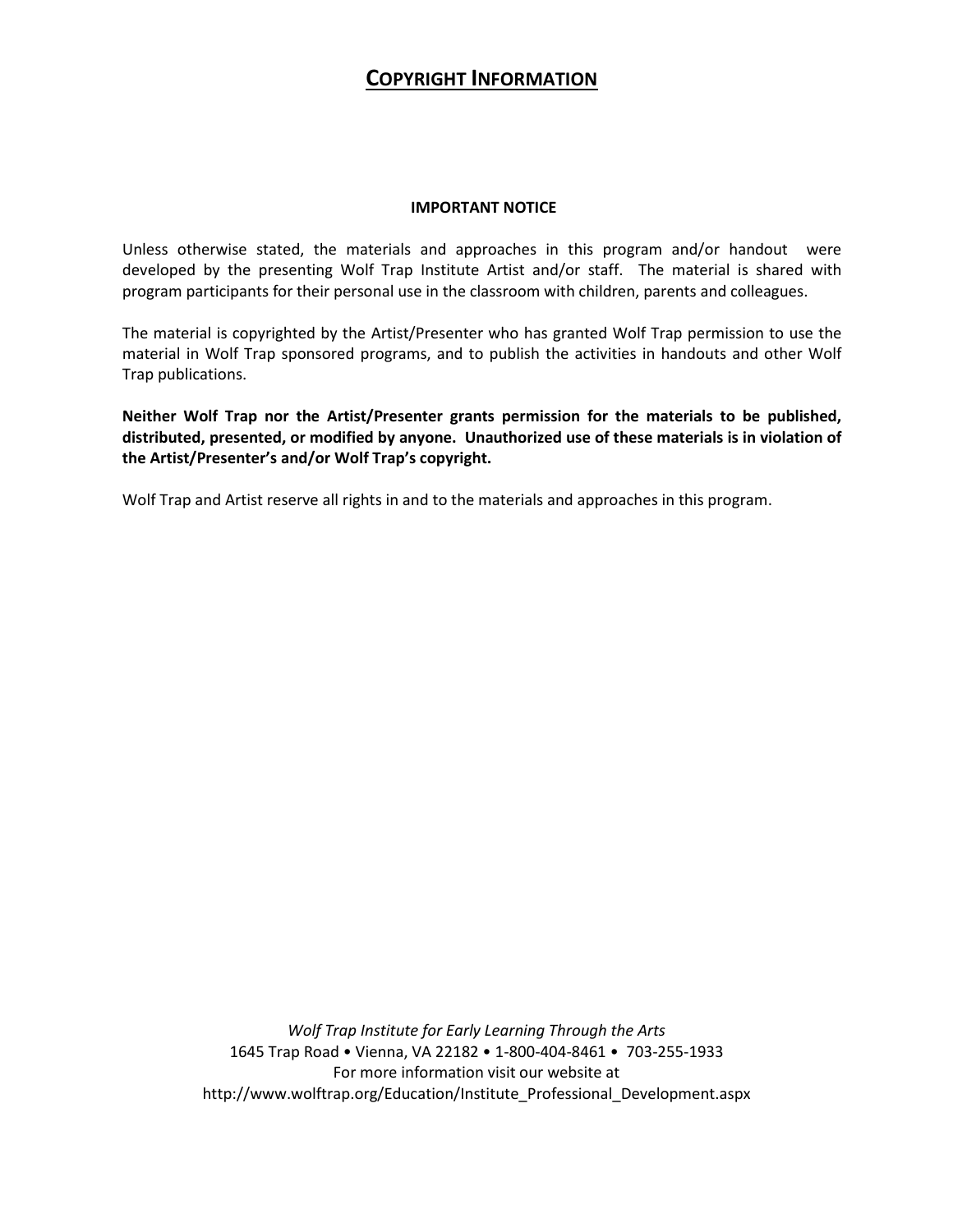### **Introduction**

*"All young children are naturally curious about their environment and the world around them and learn best when allowed to actively explore using their senses. These experiences provide the foundation for abstract and scientific thought…* 

*Children use pretend play to explore and manipulate materials, creative arts to express their ideas, and literacy and language arts to research answers to questions." (PAELS p. 31 – Scientific Thinking and Technology)*

Young children inherently explore their world through dramatic play. As children act out a story, they become intellectually absorbed in the process of identifying problems and taking the initiative to solve them in creative ways. Through imaginative role-playing, children naturally experiment, investigate, discover and invent. In other words, they think like scientists!

In the "Count Me In!" workshop, teachers learn how to place themselves within the world of children's dramatic play to heighten and enrich experiential learning related to Science, Technology, Engineering and Math (STEM.) By assuming a character within a story or scenario, teachers invite the children to actively engage in creative problem-solving and experimentation over an extended period of time. Teachers in-role can empower children to become the experts in the story who take responsibility for accomplishments and develop crucial critical thinking skills.

Specific teacher in-role strategies addressed in this workshop include using signaling tools to transition in and out of character, formulating effective open-ended questions for profound STEM explorations and adapting informational texts, nursery rhymes or classroom materials for extended dramatic play scenarios. Teachers participate in a STEM exploration inspired by informational texts, then create a teacher in-role lesson plan of their own.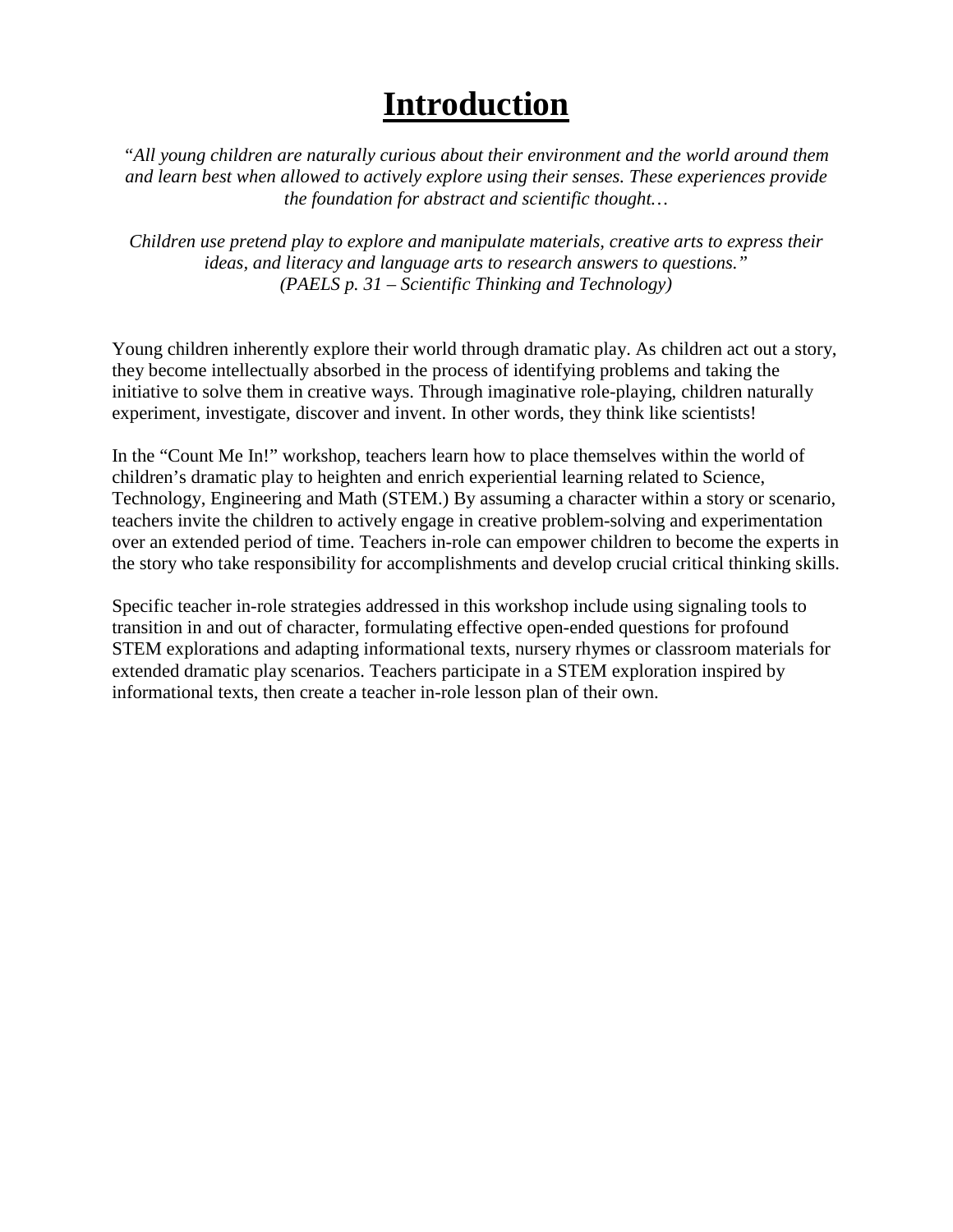## **Welcome Experience: "Bazooka Bubble Gum"**

*Objective*: to use music/chant as a transitional tool and focusing experience *Early Childhood Developmental Domains addressed***:** Auditory/visual attention, Listening, Following directions, Steady beat, Rhyming, Gross/fine motor, Patterns, Counting, Sequencing, Data Analysis, Comparisons

Begin this upbeat call and response song by establishing a steady beat through clapping, tapping and other creative movements. Vary your volume, pitch, emotion – but keep the beat steady!

| My mom gave me a penny $(echo)$ | My mom gave me a dime (echo)    |
|---------------------------------|---------------------------------|
| To buy a henny (echo)           | To buy a lime (echo) $\ldots$   |
| I didn't buy a henny (echo)     |                                 |
| I bought some bubble gum (echo) | My mom gave me a quarter (echo) |
| Bazooka-zooka bubble gum (echo) | To buy some water (echo)        |
|                                 |                                 |
| My mom gave me a nickel (echo)  | My mom gave me a dollar (echo)  |
| To buy a pickle (echo)          | To buy a collar (echo)          |
| I didn't buy a pickle (echo)    |                                 |
| I bought some bubble gum (echo) | My mom gave me ten bucks (echo) |
| Bazooka-zooka bubble gum (echo) | To buy some trucks (echo)       |

Add extra interest to the song by assuming other characters in this story. How might "the mom" sing this song? What about the "store keeper" or the "little brother?" This simple story-song can lead to an extended exploration in the classroom!

#### **Graphing and Data Analysis Extension**

Create a graph to show how many pieces of gum can be purchased for each coin. Pretend to be the storekeeper as the children pretend to purchase bubble gum. Refer to the graph and ask questions such as "How many pieces of gum can I buy for a nickel?" or "Can you buy more gum with a penny or a dime?"

#### **Measurements and Comparisons Extension**

Pretend to be the child in the song who is sharing gum with his/her friends. Make predictions together: "How big will your bubble be if you chew one piece of gum? Five pieces? Twenty–five pieces?" Pretend to blow the different size bubbles and use your hands and bodies to show the different sizes.

#### **Did you know? ... Music develops math skills!**

Basic musical elements such as beat, rhythm and patterns stimulate mathematical growth in areas such as spatial reasoning, sequencing, counting, patterning and one-to-one correspondence. When children engage in steady beat activities such as marching or clapping, they are making one-to-one correspondence. When you sing a song faster, slower, louder or quieter, they are making comparisons. When they repeat a phrase or melody, they are identifying patterns.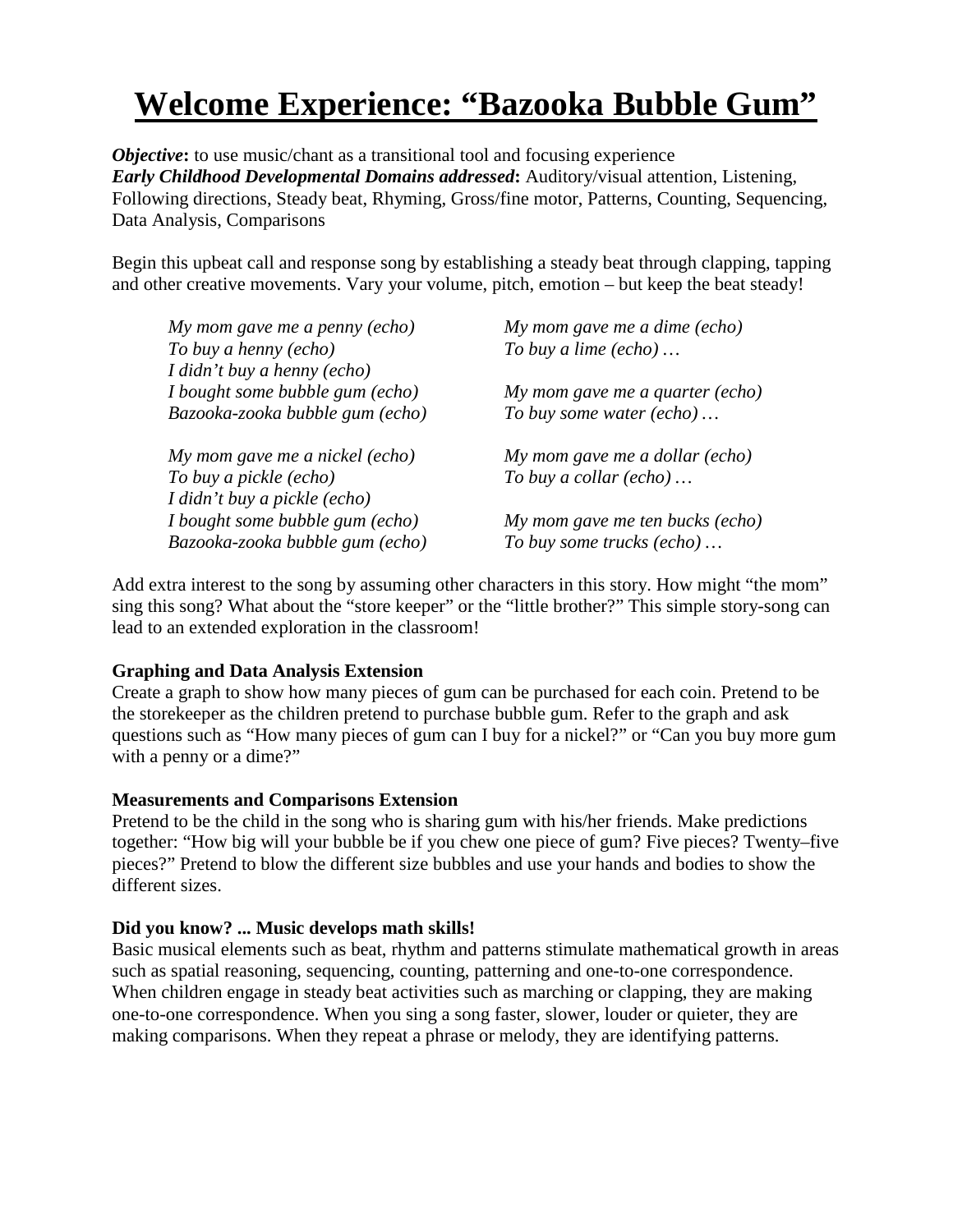## **Teacher-in-Role FAQ's**

#### **What is Teacher-in-Role?**

"Teacher-in-Role" is a drama strategy in which the teacher assumes a role in a story or scenario, then relates to the children as this character.

#### **Why use Teacher-in-Role?**

It's fun! This strategy invites children to become fully immersed in a dramatic play scenario. If the teacher is also part of the imaginary experience, children find it easier to assume their own roles and are empowered to take ownership of the story.

This strategy increases children's emotional connection to an experience and motivates them to explore a concept over a long period of time. A child may show minimal attention to stacking blocks, but if he believes he is helping Jack build a ladder to climb his beanstalk, he may be more excited to finish the task and show greater persistence to make ongoing improvements today, tomorrow and next week.

#### **How do I use Teacher-in-Role to promote STEM learning?**

When using the teacher in-role strategy to promote STEM learning, teachers should seek to create imaginative, story-based experiences in which children are:

- **Motivated** by the urgency of a story or imaginary scenario
- Intellectually **absorbed** and **challenged**
- **Engaged** in extended interactions such as investigations, debates, planning and participation
- **Exploring** their own interests, knowledge and understandings through play
- **Taking initiative** in a range of activities and **accepting responsibility** for what is accomplished
- Experiencing the satisfaction of **overcoming obstacles** and solving problems
- Demonstrating **confidence** in their own intellectual powers and questions
- **Helping others** to find out things and to understand them better
- **Applying** their developing basic literacy and numeracy skills in purposeful ways.

#### **Do I have to be a good actor to use the Teacher-in-Role strategy?**

Absolutely not! By using a simple costume piece or prop, children will distinguish between your real and pretend identities. However, you can *appear* to be a great actor by making simple adjustments, such as:

- Raising or lowering the pitch of your voice
- Increasing or slowing the speed of your speech
- Adding a recognizable gesture and catch-phrase (i.e. "Howdy!" with a big wave)
- Believing in the emotion or attitude of your character.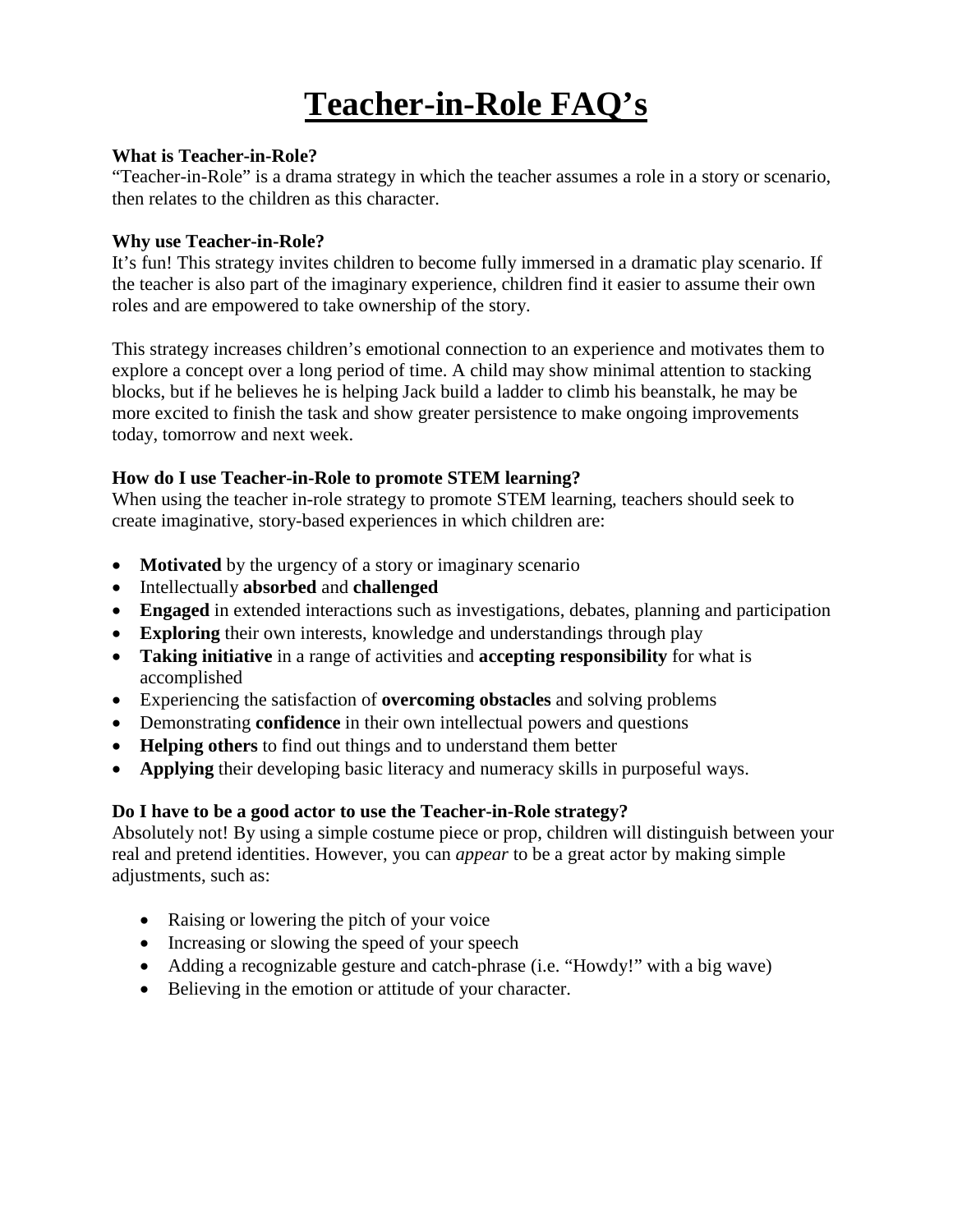## **Teacher-in-Role FAQ's (cont.)**

#### **How do I transition in and out of Teacher-in-Role?**

Have a **signaling tool** that tells children when you are transitioning into a new role. It may be as simple as telling the children that when you wear this hat, you will be the bus driver. But you could also ring a bell or count to ten to make the transition. Make it clear if the children will also transition from their roles in the story at this time as well. Be sure to choose costumes that do not hide your face which may be frightening to young children. The goal is not to achieve realism, but simply to represent an idea.

You may wish to assume **multiple roles** in a scenario. Just explain clearly to the children what character each costume or prop represents. (i.e. The Mother wears a scarf. The Cow wears horns. The Giant wears a vest.)

It is okay to **transition in and out of role** during the story. It is valuable to step out-of-role from time to time to reflect with students about their experiences, develop strategies for moving forward or address issues outside of the world of the story such as behavior management.

#### **How do I know which character to "be?"**

There are several options for choosing the teacher's role in a story. First of all, think about your teaching goal:

- What problem do you want the children to solve?
- What knowledge of skills do you want them to gain?

Once you have established your teaching goal, think about how the children will interact with your in-role character. Remember, your role serves to provide opportunities for the children to contribute their own ideas – not for you to be center stage!

*Think beyond the main character.* Sometimes the role that will invite the most interesting involvement from the children is not the obvious main character. Consider minor characters and those that are not in the story, such as store employees, friends, eyewitnesses, reporters, neighborhood gossips or professional experts. Here are two main "types" to consider:

- 1) **EXPERT** This character-type possesses special knowledge or skills which are shared with the children. By assuming this role, the teacher can model skills and behavior for the children to emulate. For instance, the teacher plays "Safari Suzie," an animal expert who describes the traits of an antelope, then invites the children to search for one during a safari.
- 2) **NOVICE** This character-type does not possess important skills or knowledge. By assuming this role, the children are placed in the role of "experts" who can offer their advice or apply their own skills. For instance, the teacher plays "Safari Sam," but she has never led a safari before and needs the children to help her correctly identify the animals.